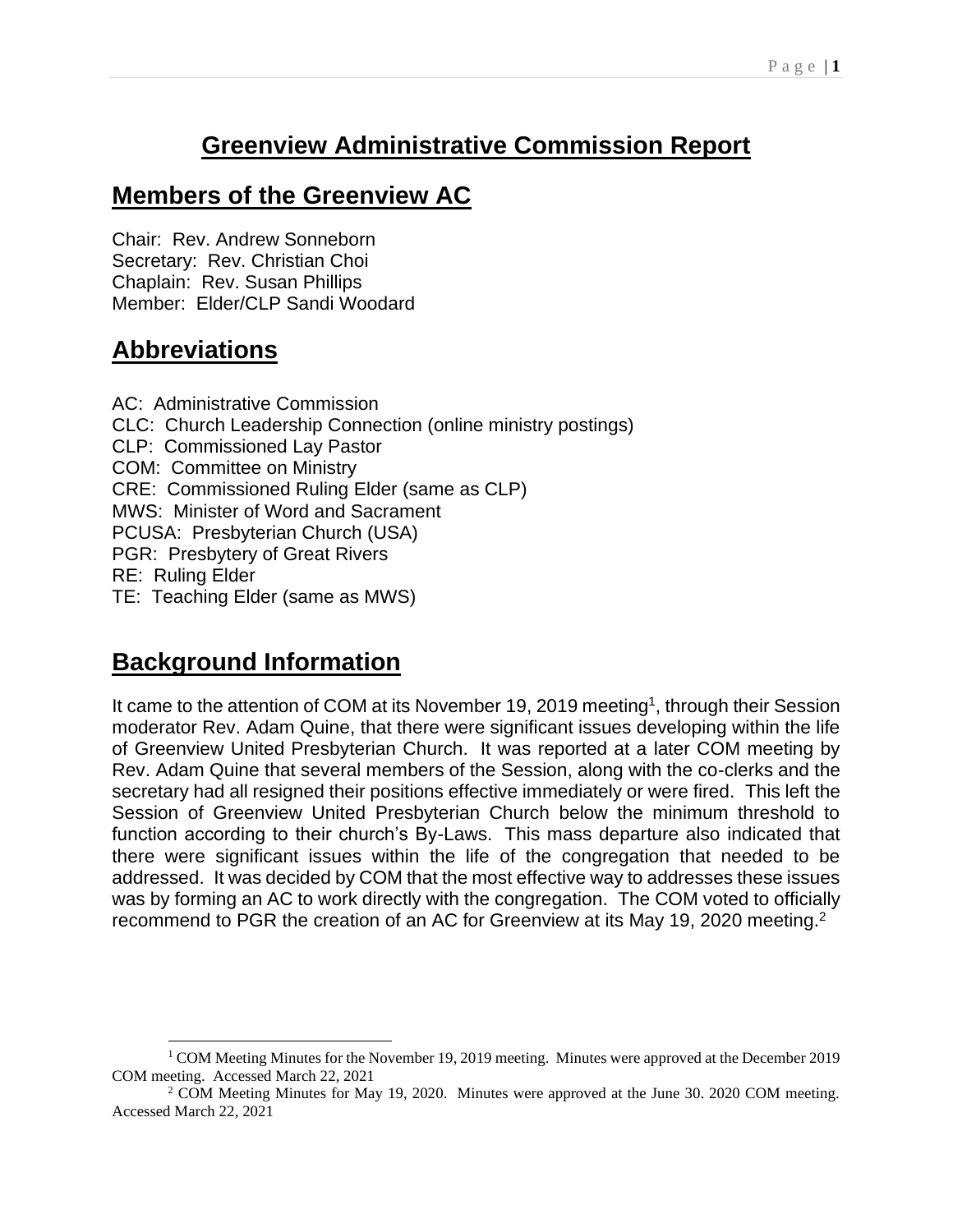At the June 2, 2020 meeting of the Presbytery of Great Rivers, an AC was officially formed to help address identified, systemic issues within the Greenview congregation. The Presbytery empowered and tasked the AC with the following tasks and authority:

1. To assist the Session in discerning its current and future ministry and mission.

2. To "counsel with the session concerning reported difficulties within the congregation", (*G-3.0303d)*

3. "Advising the session as to appropriate actions to be taken to resolve the reported difficulties," *(G-3.0303d)*

4. "Offering to help as a mediator, and" (*G-3.0303d)*

5. "Acting to correct the difficulties if requested to do so by the session or if the session is unable or unwilling to do so, following the procedural safeguards of the rules of discipline." (*G-3.0303d)*

6. To meet with the congregation as needed to discern matters of disorder and to discern future ministry and mission.

7. If requested or if the commission "determines that the session is unable or unwilling to manage wisely its affairs, the commission is given authority to assume original jurisdiction of session as provided in the Book of Order and following all proper procedures." (*G-3.0303e)*

8. To exercise the Presbytery's authority to approve "congregations desiring to move as well as to divide, dismiss, or dissolve the congregation in consultation with their members;" (*G-3.0303b)* and to approve a shared ministry agreement with another congregation.

9. To report its work and all actions to the Presbytery for ratification and whenever possible to take items seven and eight to the Presbytery for action. $3$ 

## **Commission Process**

Due to the COVID-19 pandemic, the Commission conducted our work together primarily through Zoom and email. We created a "gmail" account for the AC. This allowed us to work collaboratively by being able to access all the emails and documents in one location. Using Zoom allowed us to meet more quickly, while also keeping down the costs of travel.

 $3$  http://www.greatriverspby.org/uploads/2/4/5/6/24561669/06-02-20 assembly minutes.pdf. Pg. 5. The June 2, 2020 minutes were approved at the August 29, 2020 Presbytery meeting. Accessed March 1, 2021.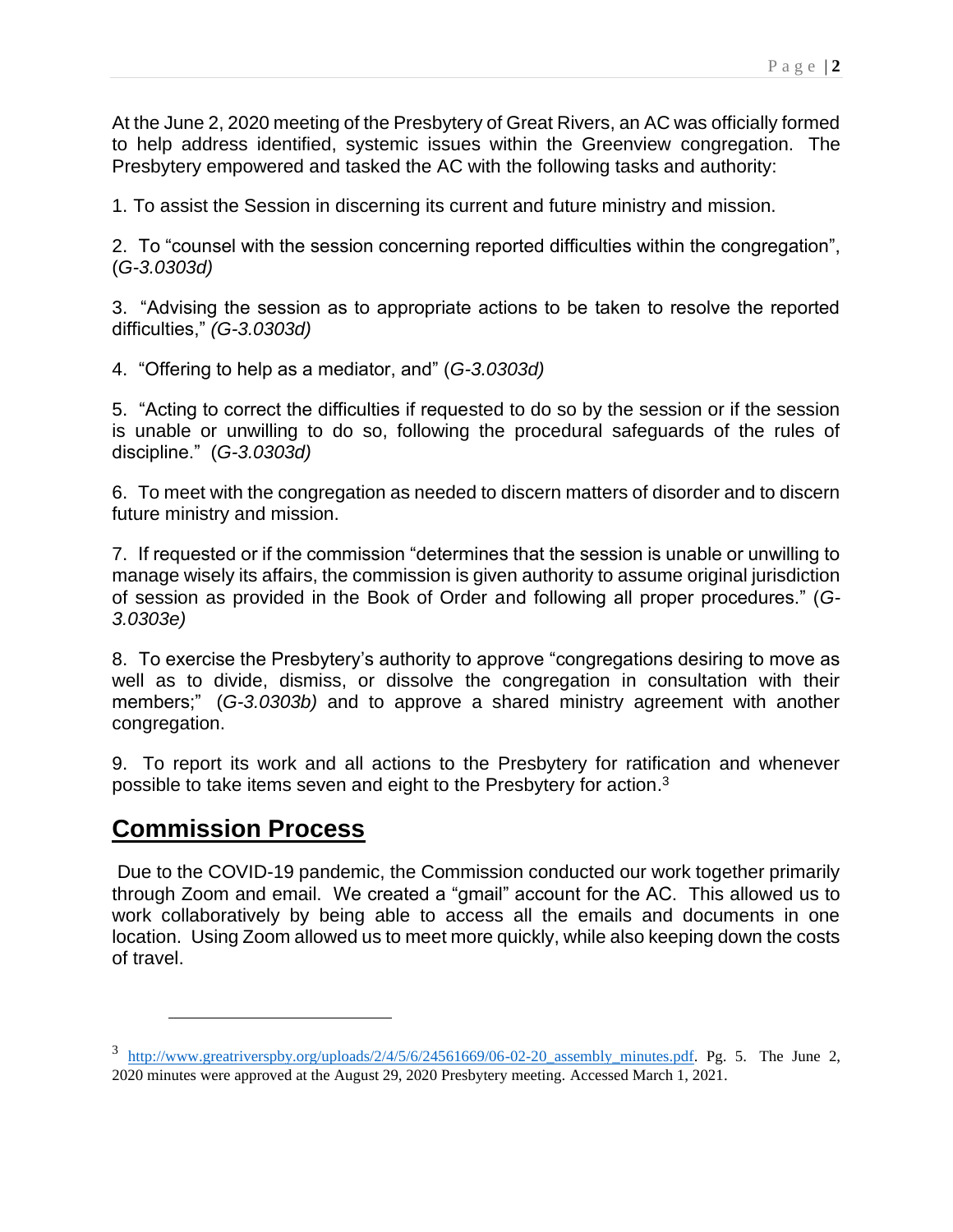At our first meeting, we identified that our first goal as the AC was to help bring the Greenview Session into compliance with their congregation's by-laws. We also elected our officers, which are listed on page 1 of this report. We reviewed the documents submitted to the Presbytery by COM. We agreed that we needed to meet with the current Session members, as well as with people who could provide us with a history of the congregation and the conflict.

Two members of the AC met in person with the Session of Greenview at a neutral location, First Presbyterian Church of Lincoln, IL on July 17, 2020. The other two members of the AC attended the meeting on Zoom. We, the AC, introduced ourselves and explained what our job was going to be. We named the reasons why we were created by the Presbytery. We asked them to name the issues that they see in their congregation and what they need from the Presbytery. The primary issue raised at this meeting was calling a pastor or yoking with another congregation. At that meeting, the Greenview Session presented us with a list of members who volunteered to the Nominating Committee to serve on Session. They also presented us with the name of the person who would serve as a Clerk of Session. This discussion concluded and the Session continued with their regularly scheduled meeting with Rev. Adam Quine moderating. At a special called meeting of the Greenview congregation, moderated by Rev. Adam Quine, all nominations were duly elected to Session and the Clerk was elected by the Session.

Over the next several months, the AC met with various individuals involved with Greenview throughout its recent history. We met with current and former COM ministry partners, the former pastor of the congregation, and one member of our commission met with some former members of the congregation who are now worshipping at the Indian Point Presbyterian Church. All interviews were discussed by the Commission so that we were on the same page, while also maintaining confidentiality.

Once we felt that we had a grasp on Greenview's history and consequences, we decided to meet with the congregation of Greenview in October 2020. A review of this history is included in the "Acknowledgements" section. We requested that the meeting be done on Zoom. This request was initially met with resistance and ridicule by some of the Session members. One member in particular was openly hostile to the idea and stated that she refused to participate in the congregational meeting. The Commission typed up a letter and had the PGR office mail it to the congregation inviting them to meet with the AC. We ended up having 7 members of the congregation attend the meeting with the AC on Zoom.

After this meeting with the congregation, the AC heard nothing from the Session or the congregation for several months. One of the possible reasons for this is listed in the "acknowledgements" section. However, neither did anyone from the congregation reach out to the AC for guidance or clarity. As a Commission, we met in January, 2021, after receiving notice that the current Moderator of the Session, Rev. Adam Quine, wishes to resign as moderator because he will be going on sabbatical in 2021. At this meeting, we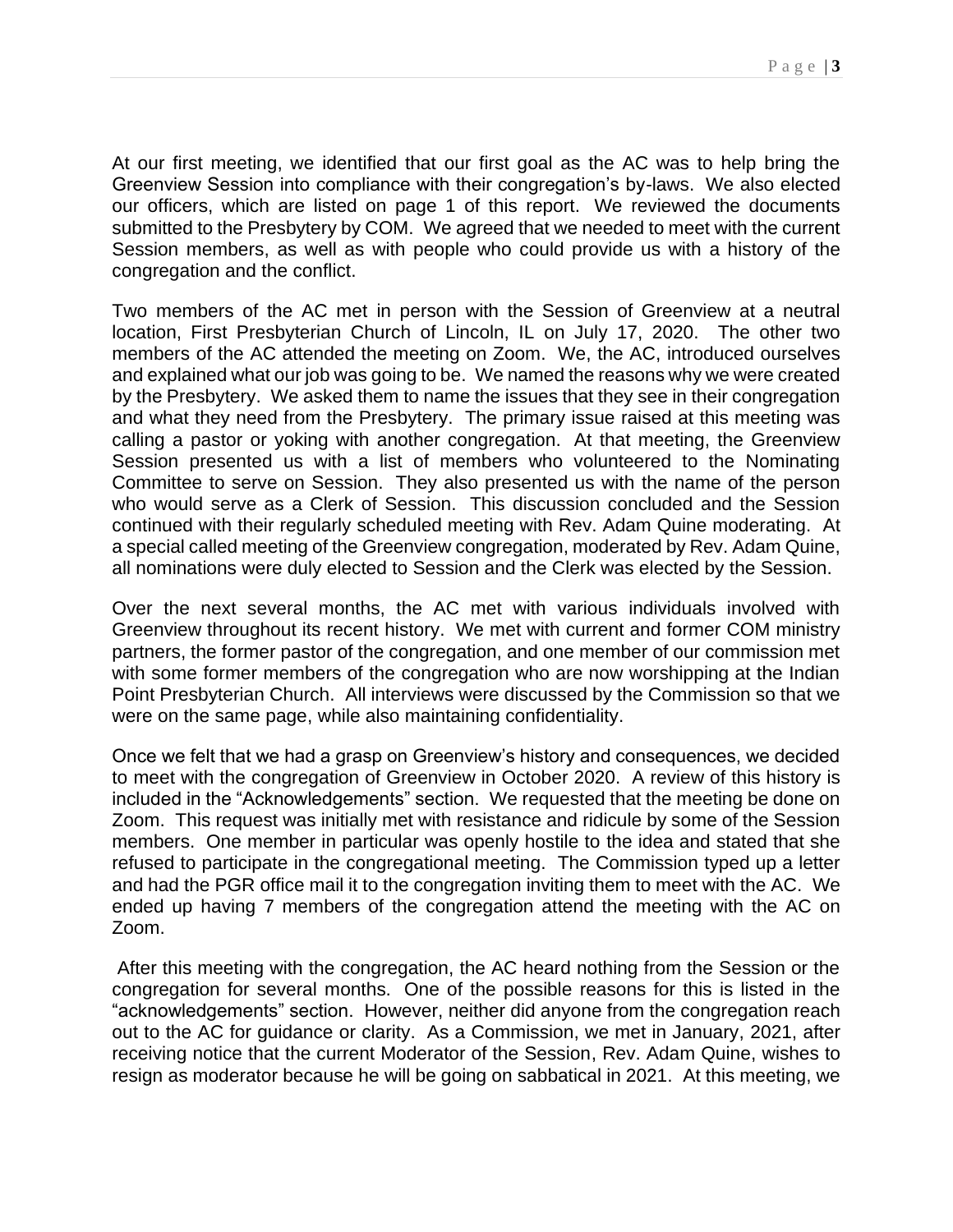agreed that Rev. Forrest Krummel, the current COM ministry partner for Greenview, would make a good moderator for the Greenview Session.

We met as an AC with Rev. Krummel and Rev. Adam Quine on Zoom to discuss where we are with Greenview and what would be expected of the moderator. Rev. Krummel agreed to serve as the Moderator and COM appointed him as the moderator at the February 2, 2021 meeting<sup>4</sup>. Revs. Krummel and Quine will work with each other on when and how the hand off will occur.

We met in February, 2021 to decide what our next steps are as a commission. We decided that it would be best to type up a report. After finalizing this report, we will present it to the Greenview Session in June, 2021. We also will submit this report to PGR and COM.

## **Acknowledgments**

We believe that an important part in reconciliation between the PGR and the Greenview United Presbyterian Church is acknowledging those things that led us to where we are now. To that end, we, the Greenview AC acknowledge and name that:

1. Both COM and the Session of Greenview United Presbyterian Church did not adequately identify and address the conflict and dysfunction that existed between their CLP and the congregation. This unaddressed conflict led to the dissolution of the relationship between the CLP and the congregation.

2. COM did not provide adequate guidance and assistance to Greenview after the dissolution of the pastoral relationship. In the absence of leadership, there were hostilities between congregation members, as well as between Session member that developed. This inaction referenced in Acknowledgement #1 fostered a growing sense of animosity that has led to explicit hostility with the Presbytery within the Greenview congregation.

3. The Session of Greenview has, for years, not addressed the conflict within its congregation. Several Session members still refuse to acknowledge that conflict exists within their congregation. They also refuse to acknowledge the assistance and help that Presbytery tried to provide through their many COM Ministry Partners.

4. When asked by the AC if any incoming Session members were related to current Session members, we were told no. We subsequently learned that at least three members of the same family currently serve on the Session. Miscommunication and misdirection only serve to further create a culture of conflict within the congregation and between the congregation and PGR. Having several members of one family on Session at one time, while sometimes unavoidable in a smaller, rural congregation, also works to consolidate power within a few people and can lead to further conflict.

<sup>4</sup> COM Meeting Minutes for February 2, 2021. Minutes were approved at the March 2, 2021 COM meeting. Accessed March 22, 2021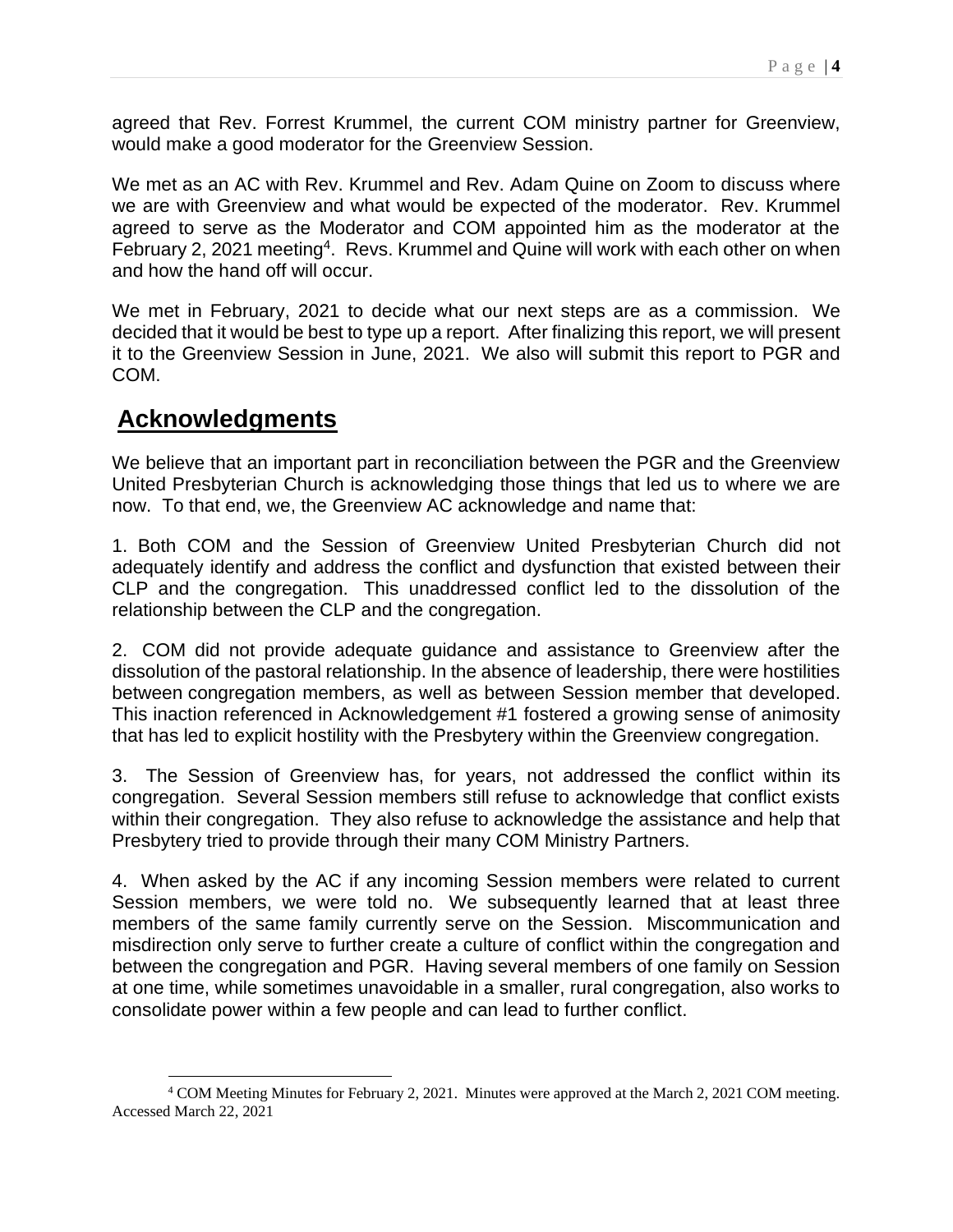5. There seems to be a lack of communication between the Session and the congregation. Several people connected to the congregation have stated that they were unaware that there is an AC working with Greenview. This lack of communication will only serve to further the conflict within the Greenview congregation, and between the Presbytery and the Greenview congregation.

6. After months of work and discussion, the AC received no word or direction from the Session on which path they wish to pursue except for a single sentence asking if they could yoke with another congregation. There has been no evidence of the work done in addressing the conflict and spiritual issues that need to be addressed by the Session.

7. The chair of the AC acknowledges not sending a promised list of resources in a timely manner to the Session. This lack of communication likely deepened the Session's frustration with the Presbytery.

# **Commission Recommendations**

Given the History and Process, along with the aforementioned Acknowledgements, the Greenview AC makes the following recommendations to PGR's COM for adoption. We firmly believe that the following recommendations should be completed before any decision is made regarding the yoking of Greenview United Presbyterian Church with another congregation or before calling a CLP/MWS to serve in Greenview United Presbyterian Church. COM is strongly encouraged to adopt these recommendations and to enforce these recommendations within the fullest bounds of PCUSA polity.

It is our belief that not following these recommendations will likely cause detrimental harm to the ministry of the Greenview congregation. It will also likely harm any pastor that is called and/or congregation that is yoked with Greenview.

**We believe that the most faithful future of the Greenview congregation will grow out of the spiritually necessary work of healing from past conflicts. This spiritual healing work will provide a stronger foundation for a potential yoked or called/commissioned relationship.**

### **To that end, we recommend:**

- 1. That the current moderator of Greenview's Session conduct a comprehensive officer training for current officers, prospective officers, and any members of the congregation who wishes to attend.
- 2. That the Session of Greenview contract with LeaderWise to conduct conflict mediation; to addressing systemic issues within the congregation; and to begin creating a healthy system for Greenview by providing spiritual healing caused by past and present conflict/trauma.
	- The Greenview Session will communicate to the Greenview AC by July 14, 2021 via email their decision on if they plan to comply with this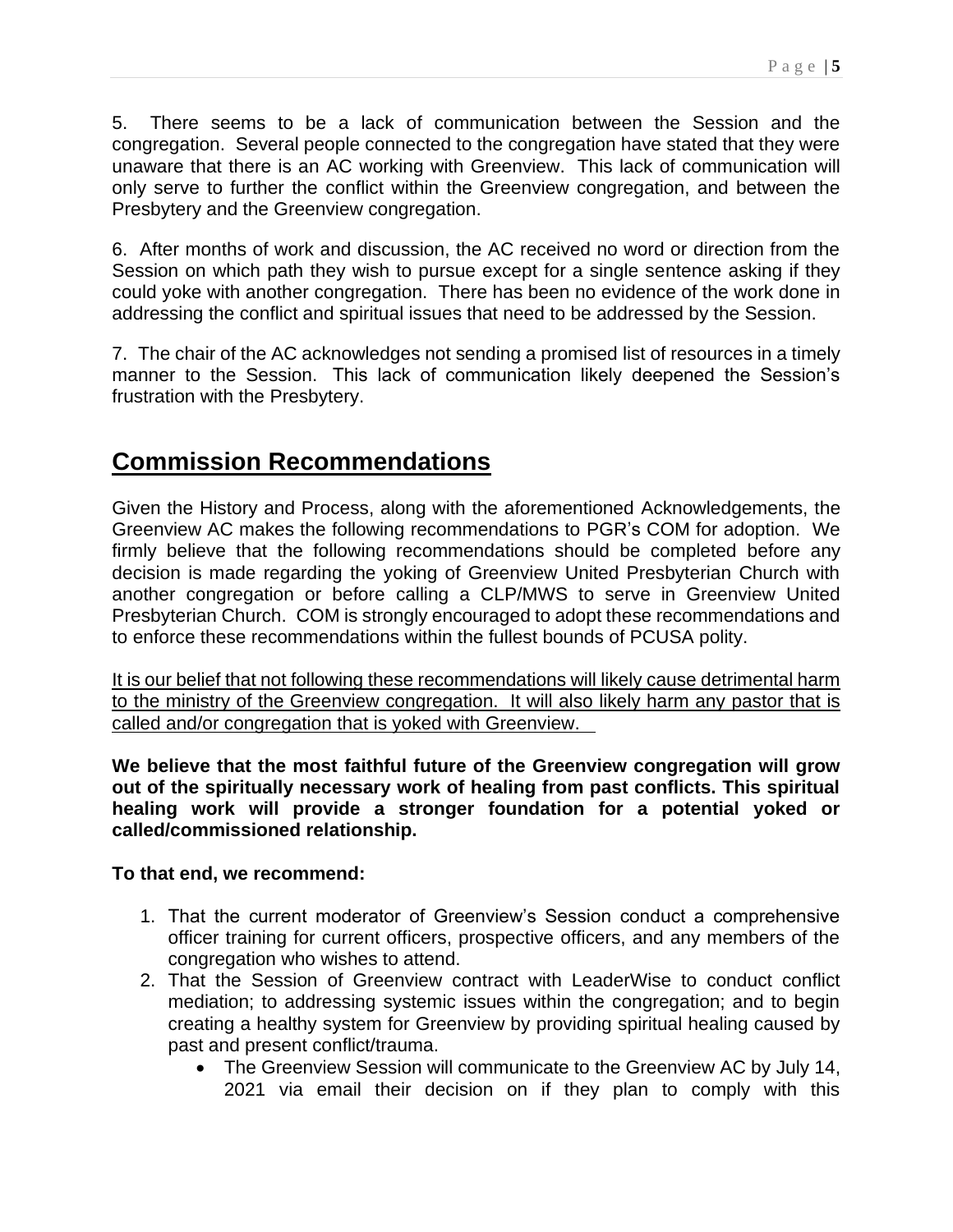recommendation. If the Session decides not to follow this recommendation, see recommendation #4.

- We recommend that the PGR, through the COM budget or through another appropriate line item, cover up to half of the cost of this recommendation. The remaining balance should be paid for by the Greenview Session.
- LeaderWise will determine when they feel that Greenview has made significant progress in addressing their conflict to the point that LeaderWise feels that the congregation is ready to move on to Recommendation #3. They will submit this as a report to the Transitions Subcommittee of COM and to the Greenview AC, and from the Transitions Subcommittee to the COM for adoption. A copy will be placed within the file on Greenview in the Presbytery office. The AC will be guided by the recommendations of Leaderwise in proceeding to recommendation #3.
- 3. That, once the AC has determined that Greenview has sufficiently completed Recommendations #1 and #2, the COM authorize the congregation of Greenview to conduct a Mission Study. It will be the goal of the Mission Study to determine the direction the congregation is wishing to take.
- 4. If the Session agrees to follow these recommendations, it is the AC's intention to walk with Greenview until the AC feels that the other recommendations have been met, at which time we will request that the PGR dissolve the Greenview AC. If the Greenview Session expresses unwillingness to work toward these recommendations, then the Greenview AC will request the PGR dissolve the AC and Greenview returns to regular communications through its COM ministry partner for their business/approval.
- 5. That, once the AC has determined that steps 1, 2 and 3 have been completed, the COM grant permission to Greenview to begin actively pursuing whatever the results of the Mission Study are, as communicated by Greenview Session through its Clerk of Session.
- 6. That the COM develop training for its members in conflict management so that it can better identify and address developing conflicts within the congregations of PGR. This training is clearly lacking.
	- We recommend that PGR work with LeaderWise or a similar agency in developing this training.
	- This training could be adapted, recorded, and made available to pastors and congregations as well.

#### **Clear communication from all parties involved is paramount for the future success of Greenview's ministry and mission.**

- Communication flows from:
	- Greenview: Congregation to Session; Session (via the Clerk of Session) to COM (via Ministry partner); Session to congregation
	- COM: COM to ministry partner; Ministry partner to Session (via Clerk of Session); and the Session to the congregation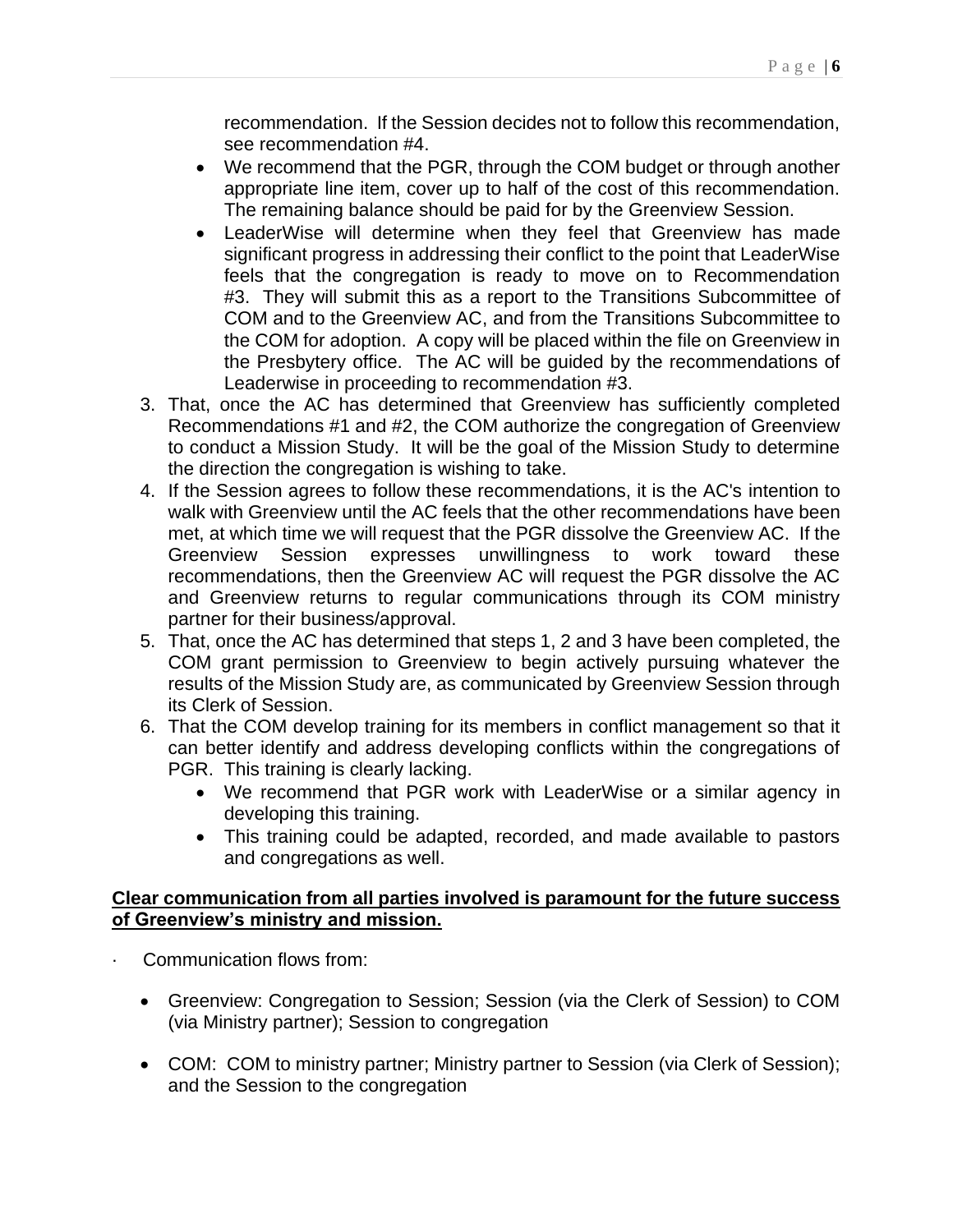It is incumbent upon the Session to reach out to the COM for guidance and to provide the COM with guidance on the direction the congregation wishes to take.

It is incumbent upon the COM to respond to their requests in a timely manner, through their appointed ministry partner.

## **Resources from Greenview AC**

We commend to the Greenview Session the following resources as they pursue their work. This list was previously provided to Greenview, with 1 new addition:

- 1. LeaderWise: [www.leaderwise.org](http://www.leaderwise.org/)
- 2. Presbytery of Great Rivers Committee on Ministry Manual of Operations: <http://www.greatriverspby.org/manual.html>
- 3. COM resources: <http://www.greatriverspby.org/com-resources.html>
- 4. PGR online resources: <http://www.greatriverspby.org/resources.html>
- 5. The pulpit supply: <http://www.greatriverspby.org/pulpit-supply.html>
- 6. The Outreach Foundation's Small Church Initiative: <https://www.theoutreachfoundation.org/small-church-initiative>
- 7. Presbyterian Foundation: <https://www.presbyterianfoundation.org/>
- 8. The "Equip PC(USA)" Resources for officer training: [www.equip.pcusa.org](http://www.equip.pcusa.org/)
- 9. Resources for small churches: [https://pres-outlook.org/2019/06/presbyterian](https://pres-outlook.org/2019/06/presbyterian-foundation-reaches-out-to-small-churches/)[foundation-reaches-out-to-small-churches/](https://pres-outlook.org/2019/06/presbyterian-foundation-reaches-out-to-small-churches/)

## **Resources from COM**

Depending on the results of the Mission Study, the COM should provide the following resources to Greenview:

- 1. A list of available Commission Ruling Elders/Commissioned Lay Pastors/Stated Supply for Greenview to consider; or
- 2. Information on congregations that might be willing to yoke with Greenview; or
- 3. Assist Greenview in completing and then posting an available position on the CLC.